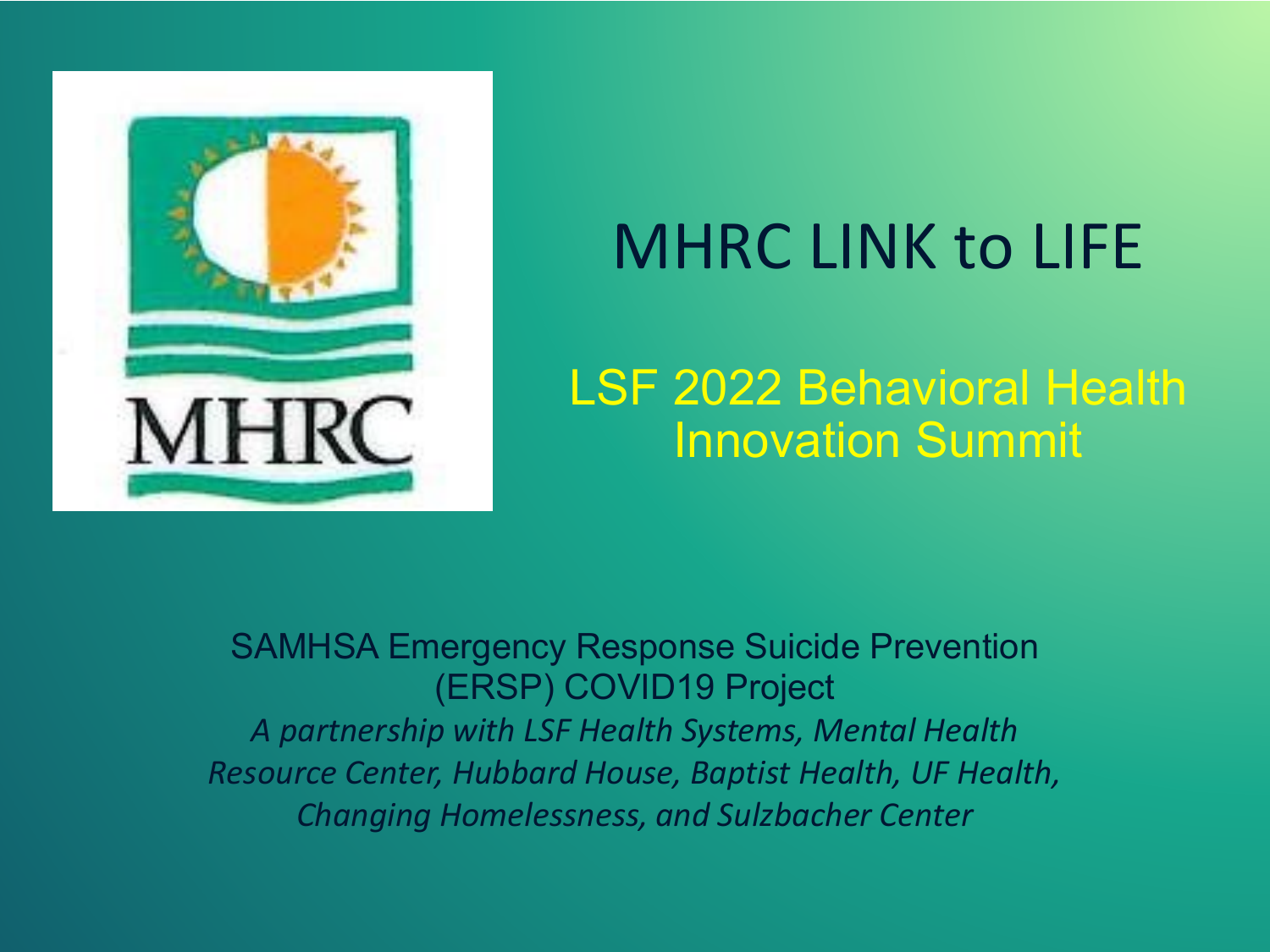#### What Problem Was Identified?

- $\Rightarrow$  Suicide risk is highest in the 2 weeks after hospitalization
- $\Rightarrow$  Only 30-400 access mental health treatment after discharge
- $\Rightarrow$  Only 500 of those who make it to treatment continue treatment

The LINK to LIFE team ensures all clients access care, stay in care, and maintain their safety.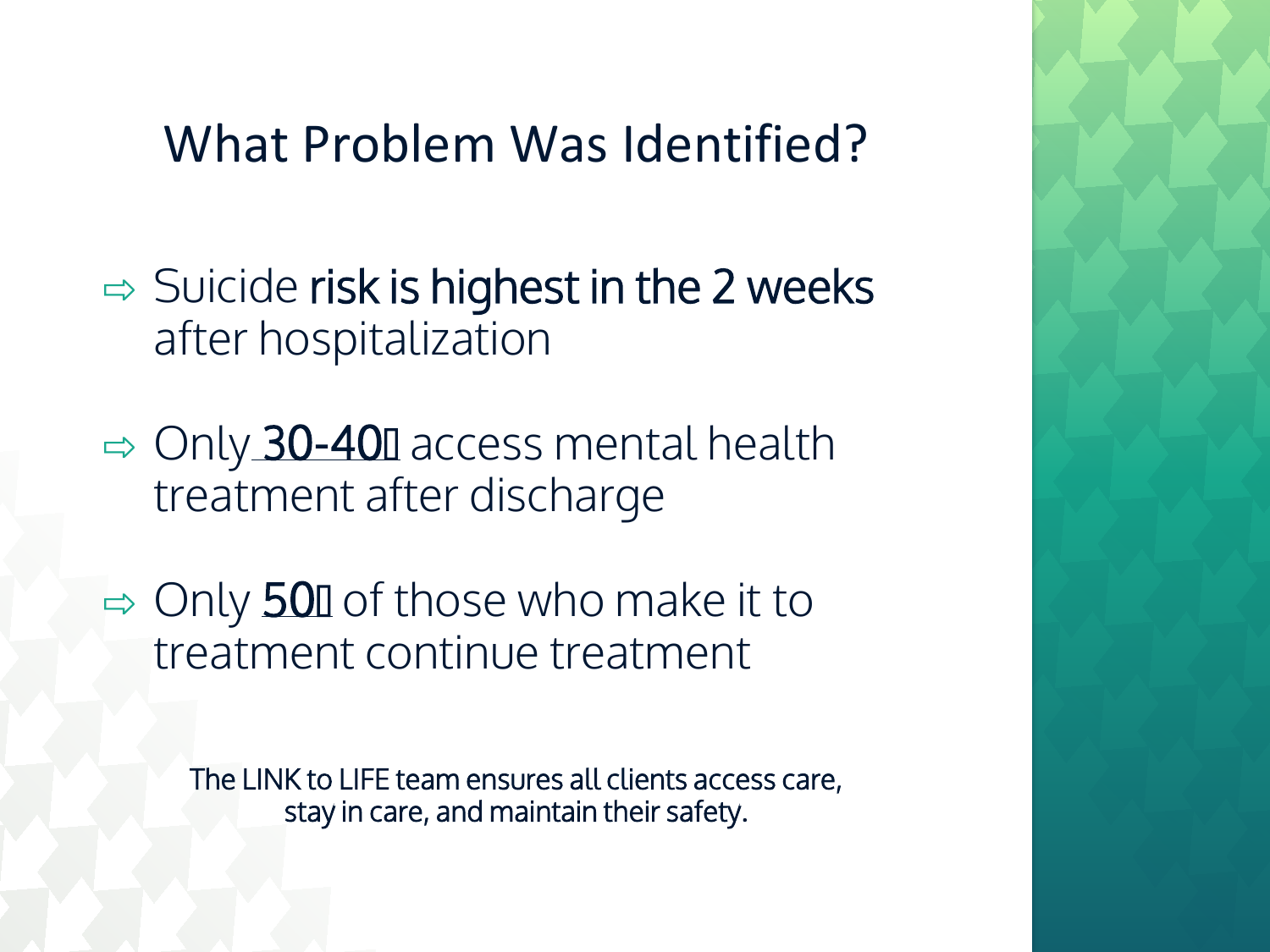What Goals Were Identified for Addressing the Problem?

- ⇨ Reduce:
- $\rightarrow$  suicide risk after transitions in care  $\Rightarrow$  Increase:
	- $\rightarrow$  percentage of persons accessing services after hospitalization
	- ⇾ percentage of utilization of services and supports for 90 days after hospitalization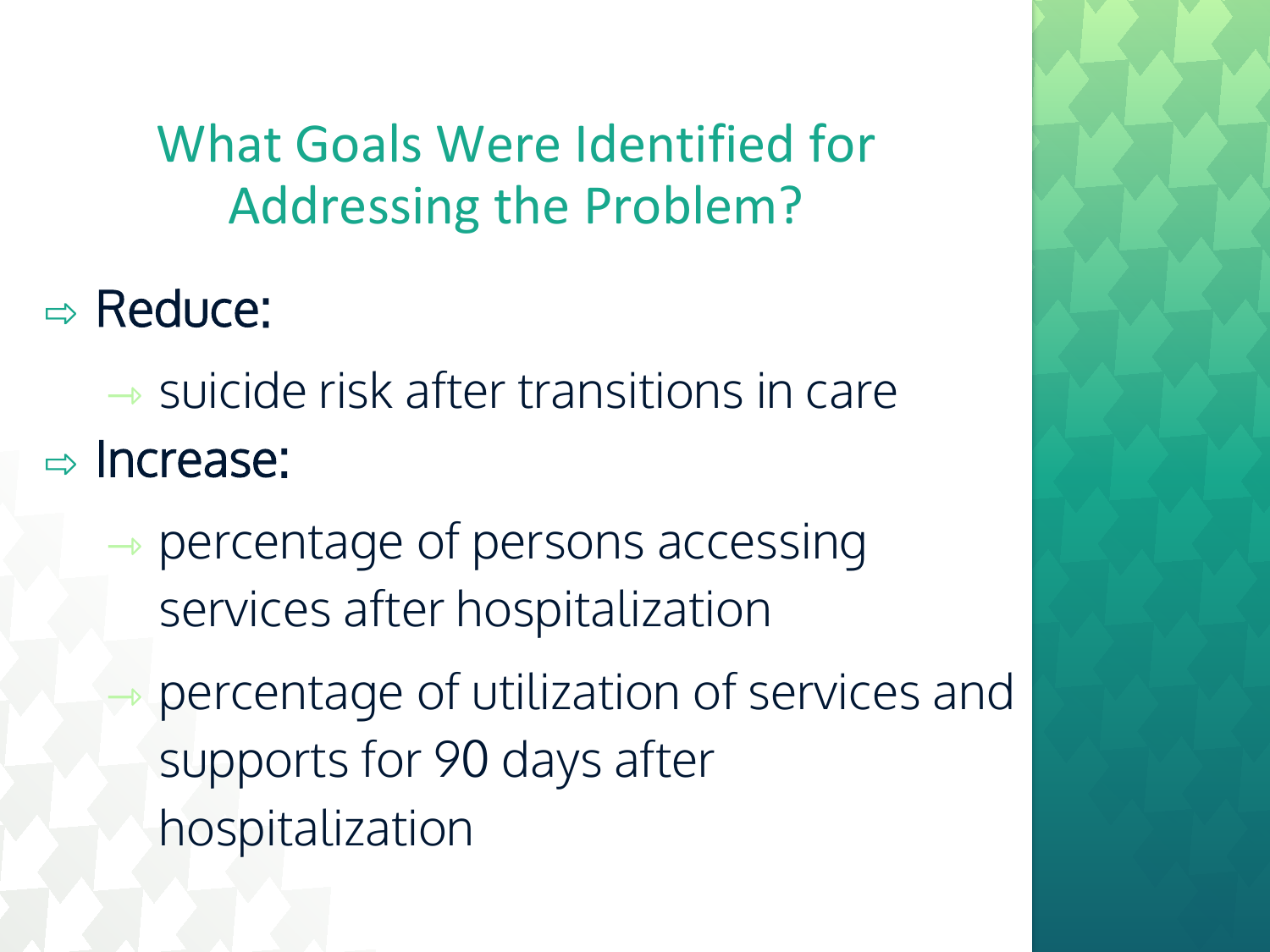#### **What Innovation Was Developed?** *LINK to LIFE Suicide Prevention Team*

- $\Rightarrow$  Provide 90+ days of intensive follow-up to clients at risk for suicide to ensure they access and remain engaged in care
- $\Rightarrow$  Contact/enrollment 24-72 Hours of discharge or referral
- $\Rightarrow$  Contacts within 24 hours and the following days after enrollment: 7, 14, 21, 30, 60, 90+
- $\Rightarrow$  In-person contacts; phone and telehealth contacts are available when needed
- $\Rightarrow$  Ongoing triage and assessment for suicide risk and coping skills
- $\Rightarrow$  Provision of referrals and linkages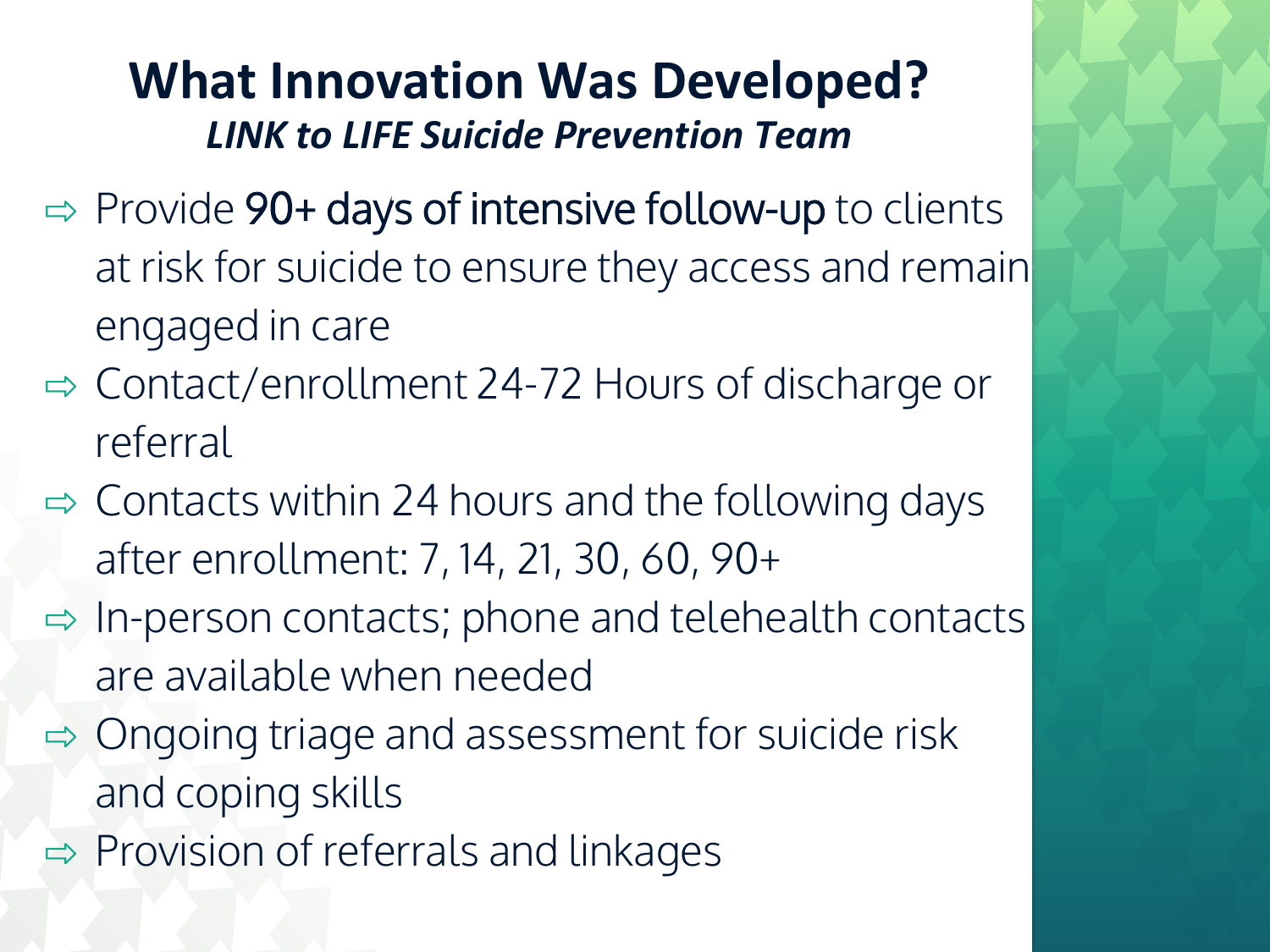#### What Factors Were Considered when Designing the Innovation?

- Incorporate the Zero Suicide Framework
- Standardized Assessment: PHQ-9
- Suicide Assessment and Five Step Evaluation and Triage (SAFE-T)
- Safety Planning and lethal means counseling
- Care Coordination
- Caring letters
- Clearly defined pathways for suicide care coordination/care transitions program
- Best Practices Trainings (QPR, QPRT, CAMS, CALM)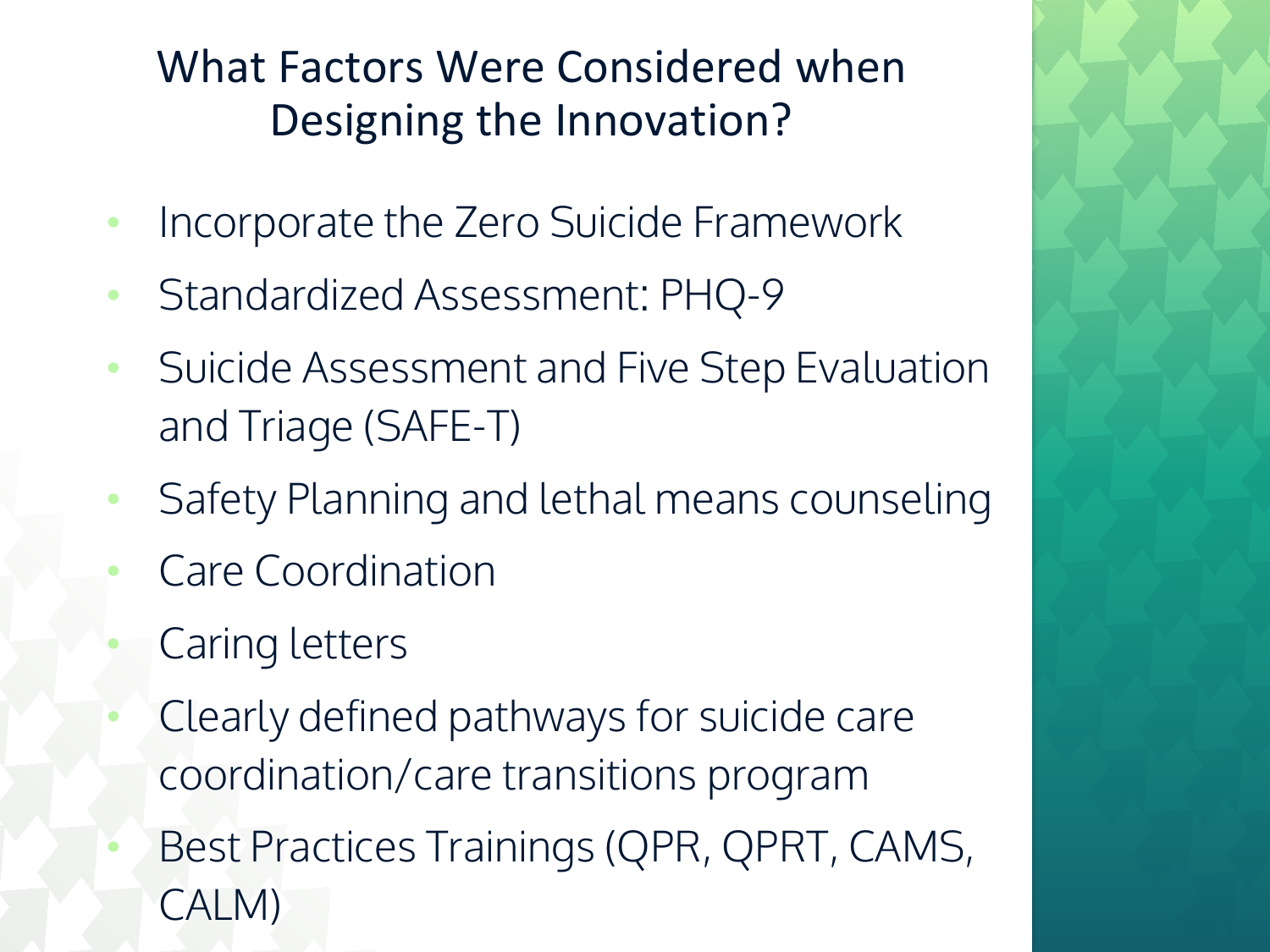### **What Were the Nuts and Bolts of the Innovation?**

#### $\Rightarrow$  Eligibility:

⇾ Adults 18 and older (previously adults 25+ from November 2020 to November 2021)

 $\rightarrow$  Duval County

 $\rightarrow$  One of the following:

- Recent psychiatric hospitalization for suicide (Baker Act),
- Recent ED visit for suicidal ideation or attempts,
- suicide risk factors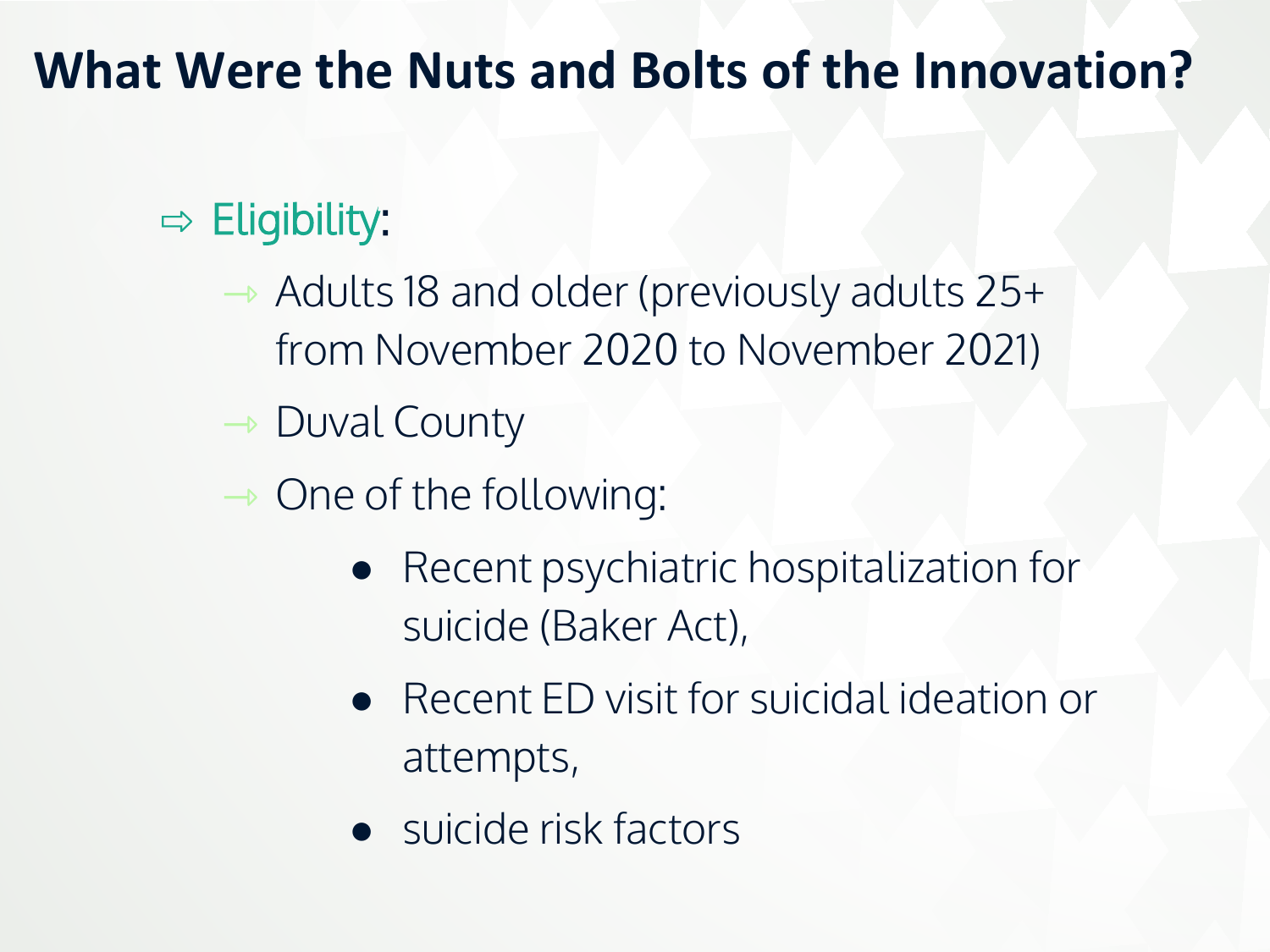### Suicide Prevention Team Composition

Original Team 2020-2021: 1 Care Coordination Team Lead 4 Care Coordinators

> New Additions in 2022: 1 Licensed Clinician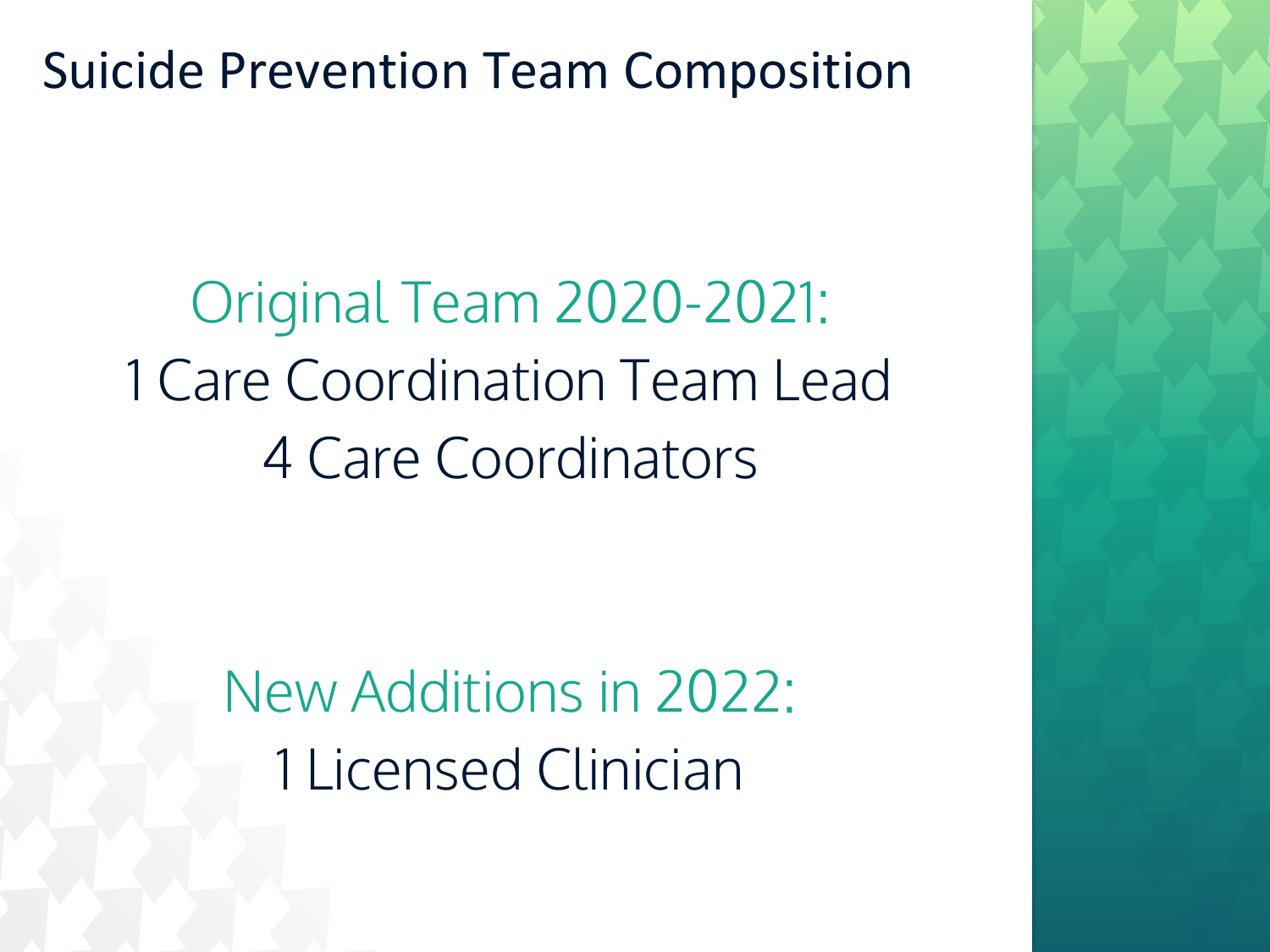# What Is the Role of Community Partners in the Innovation?

- ⇨ Hospitals, CSUs, Homeless Providers, and Domestic Violence providers serve persons who are at risk for suicide
- ⇨ Development and Execution of MOUs to facilitate referrals
- ⇨ Commit staff to receive suicide prevention training
- $\Rightarrow$  Provide training to innovation partners
- $\Rightarrow$  Screen individuals using the standardized tool
- $\Rightarrow$  Refer individuals to the program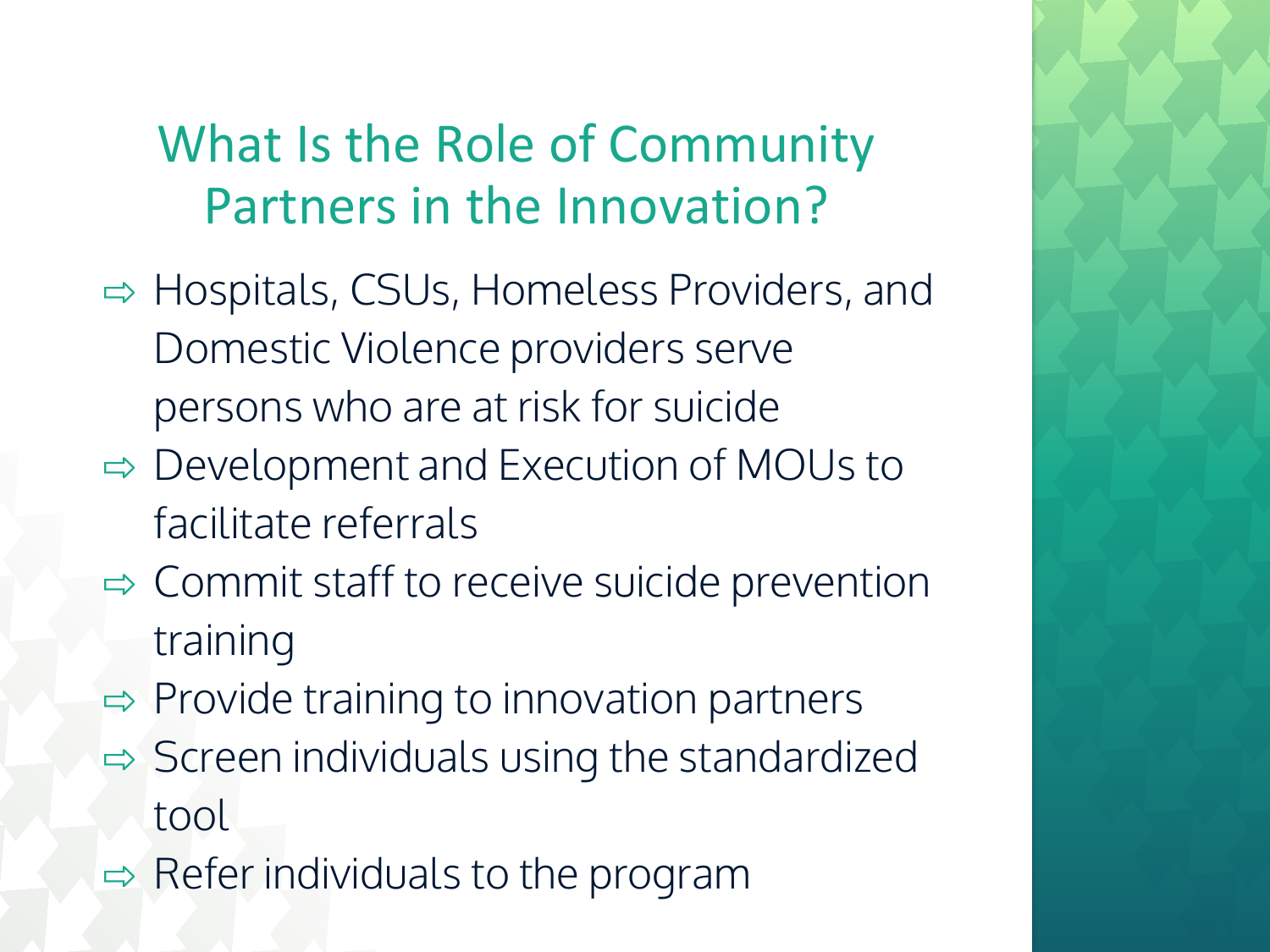#### How was the Innovation Evaluated?

- $\Rightarrow$  Training Provided
- $\Rightarrow$  Defined process for service delivery
- $\Rightarrow$  Policy Updates
- ⇨ Measurement of Outcomes

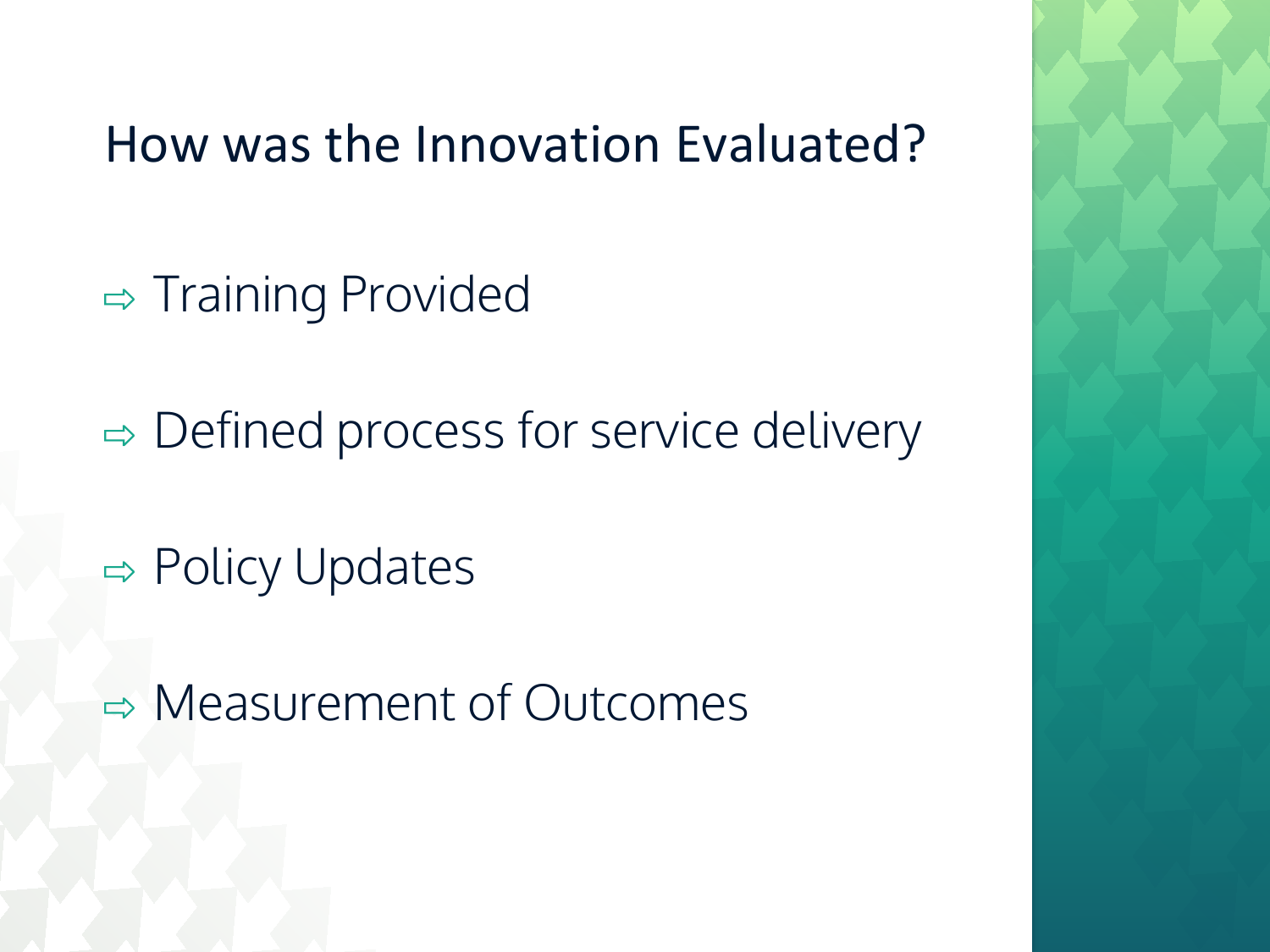# Suicide Prevention, Assessment & Intervention Training

| <b>EBP Training</b>                                                                                     | <b>MHRC # Trained</b> | <b>Community Partners#</b><br><b>Trained</b> |
|---------------------------------------------------------------------------------------------------------|-----------------------|----------------------------------------------|
| Question, Persuade, Refer<br>(QPR) Suicide Prevention<br><b>Gatekeeper Training</b>                     | 298                   | 374                                          |
| Question, Persuade, Refer,<br>Treat (QPRT) Advanced<br>Suicide Risk Assessment<br><b>Training</b>       | 13                    | $\overline{2}$                               |
| <b>Collaborative Assessment</b><br>and Management of<br>Suicidality (CAMS)<br><b>Treatment Training</b> | 12                    | 73                                           |
| Counseling on Access to<br>Lethal Means (CALM)<br><b>Training</b>                                       | 124                   | 136                                          |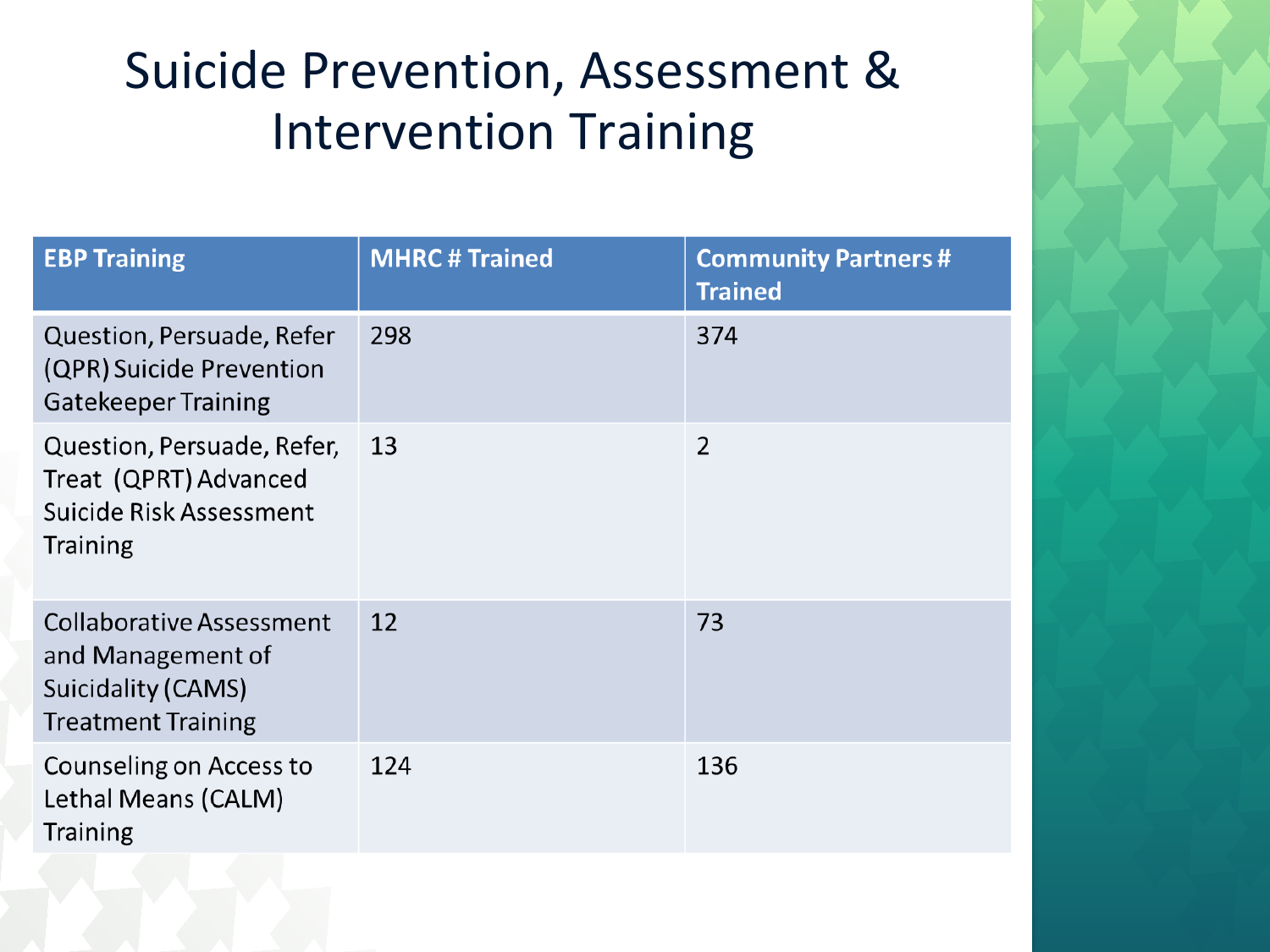## **Outcomes: Enrollment & Assessment Process**

#### Referrals vs Enrollments:

 $\Rightarrow$  479 individuals referred (11/1/2020-11/30/2021)  $\Rightarrow$  186 individuals enrolled (11/1/2020-11/30/2021)

#### Of those referred:

- **⇒ 96** completed PHQ-9 screening
- **□ 98** completed SAFE-T Suicide Risk Assessment
- $\Rightarrow$  910 completed best practice safety planning

\*All data based on program phase 1 funded by SAMSHA Emergency Response Suicide Prevention (ERSP) grant, serving clients 11/1/2020-11/30/2021\*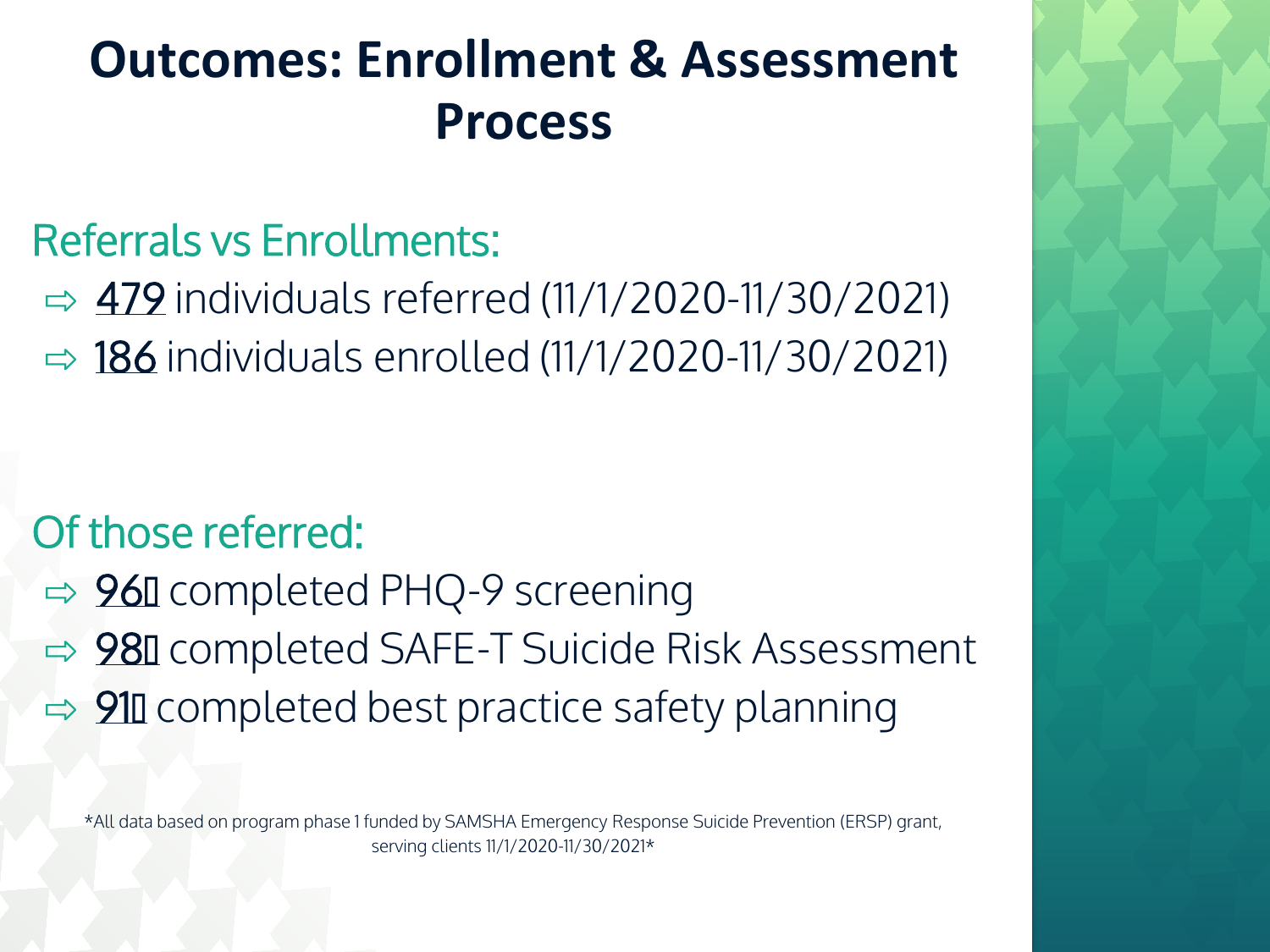## **Outcomes: Continuity of Care**

- How many enrolled clients accessed care and continued in services?
- $\Rightarrow$  1000 of clients referred for MH services at enrollment
- $\Rightarrow$  830 of clients enrolled maintained MH services at 30 days
- $\Rightarrow$  850 of clients enrolled maintained MH services at 60 days
- $\Rightarrow$  750 of clients enrolled maintained MH services at 90 days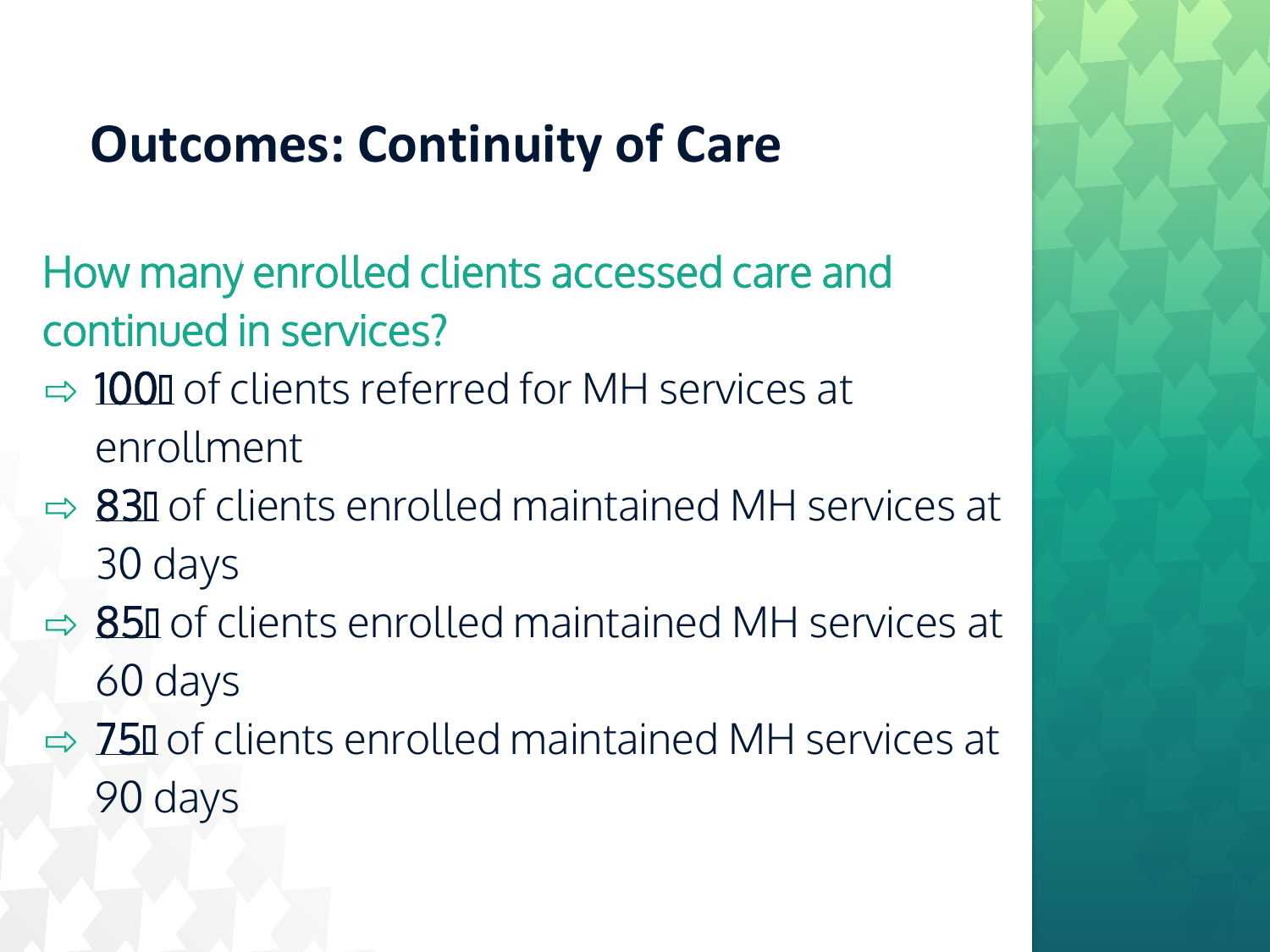# **Outcomes: Continuity of Care Other Services Referred**

- $\Rightarrow$  Medical care
- $\Rightarrow$  Employment services
- $\Rightarrow$  Child care
- $\Rightarrow$  Transportation
- $\Rightarrow$  Educational services
- ⇨ Housing
- $\Rightarrow$  Social/recreational services
- $\Rightarrow$  Consumer-operated/peer support
- $\Rightarrow$  Social/independent living skills
- ⇨ Faith-based
- $\Rightarrow$  HIV testing

Highly referred:

- $\Rightarrow$  860 peer support
- $\Rightarrow$  450 housing
- $\Rightarrow$  430

social/recreational

 $\Rightarrow$  410 transportation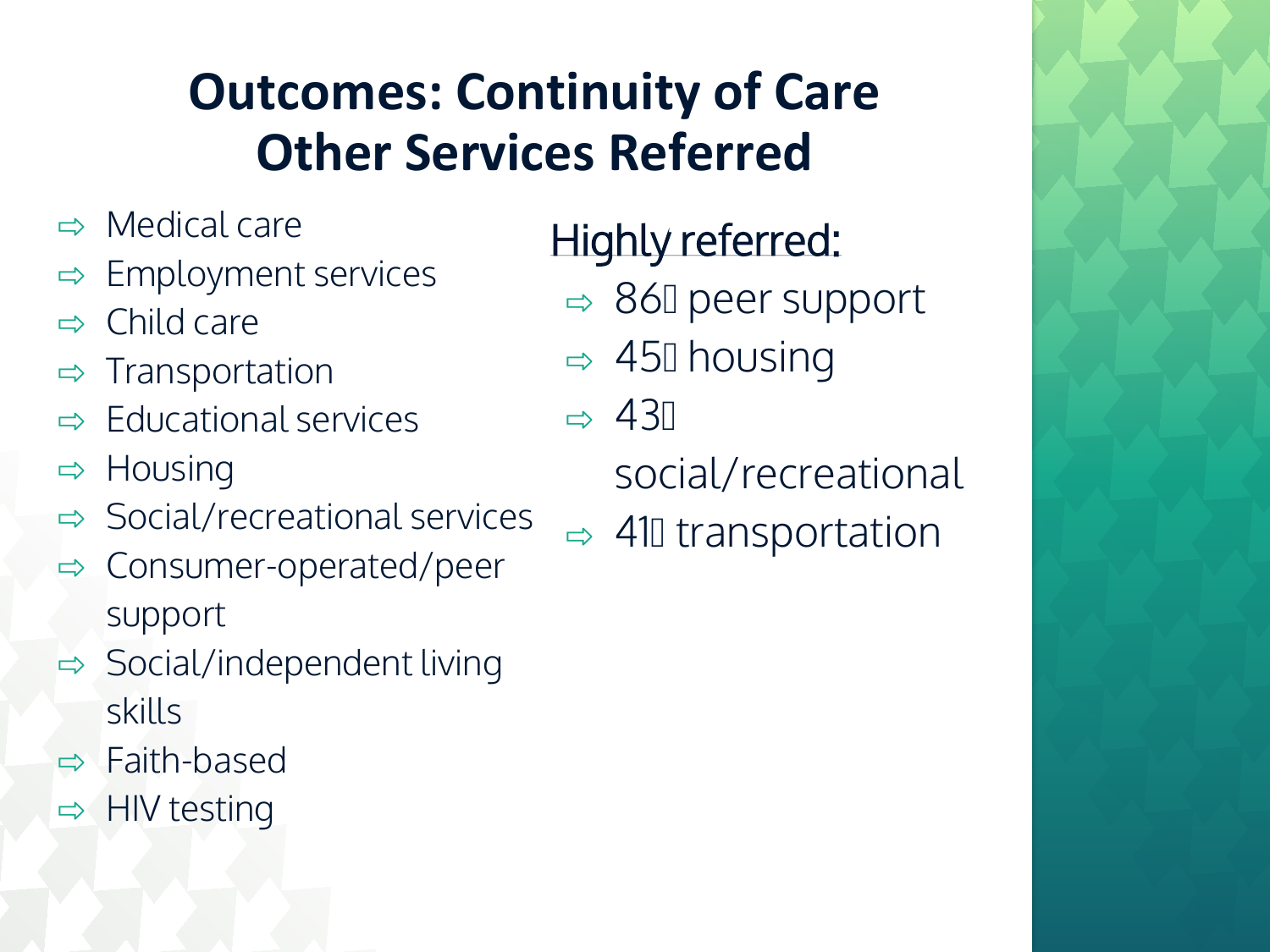# **Outcomes: Reduced Risk & Recidivism**

How was suicide risk reduced through program involvement?

PHQ-9 data N=80

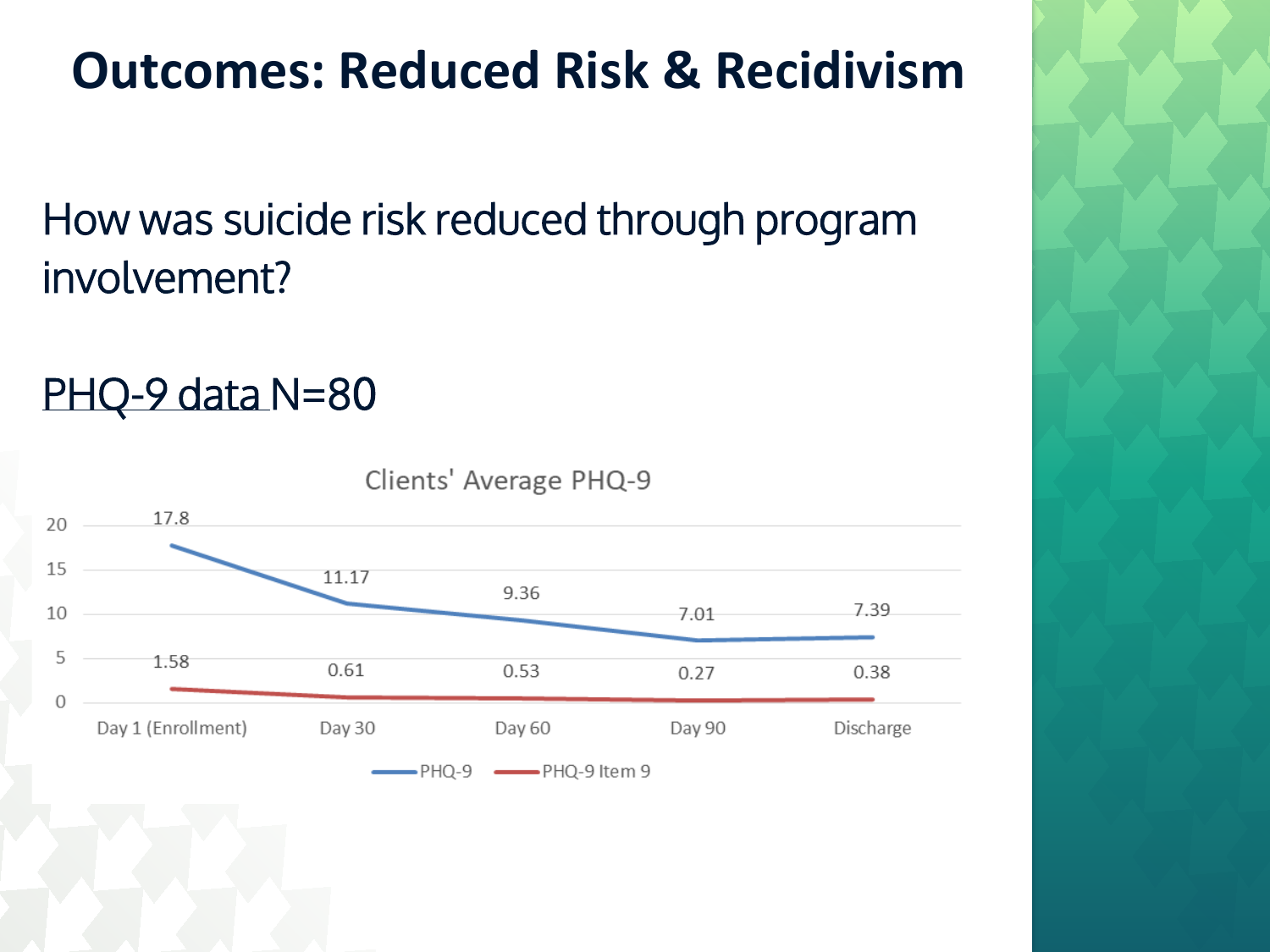## **What was the impact on re-hospitalization?**

90 days prior to enrollment vs. 90 days since enrollment

 $\Rightarrow$  350 reduction in average # of rehospitalizations  $\Rightarrow$  300 reduction in average # of days in crisis stabilization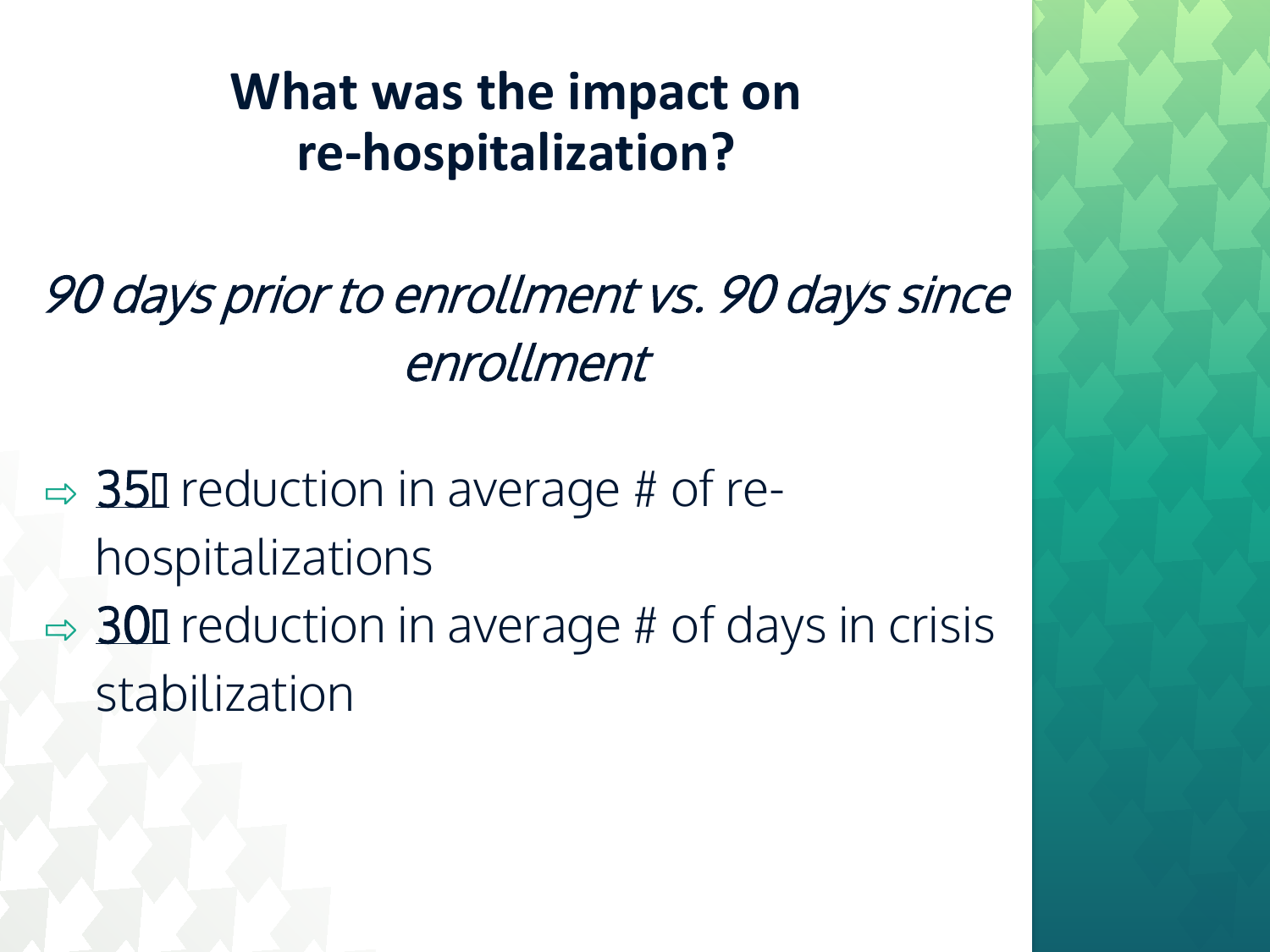# **How was the Innovation Reach Expanded?**

LSF contracted with Daigle Creative to create an awareness campaign around suicide prevention with TWO goals:

- $\Rightarrow$  Tell stories of hope and healing
- $\Rightarrow$  Encourage help-seeking behavior through sharing of resources and supports
	- $\rightarrow$  In Duval, directed specifically to Link to Life Program
	- $\rightarrow$  In other 22 counties, directed to LSF website, Access to Care Line, and other resources

Methods:

- $\Rightarrow$  Website, billboards, social media, and radio
- ⇨ 6-week roll-out
- $\Rightarrow$  Created with input from MHRC clinicians/CCs and other stakeholders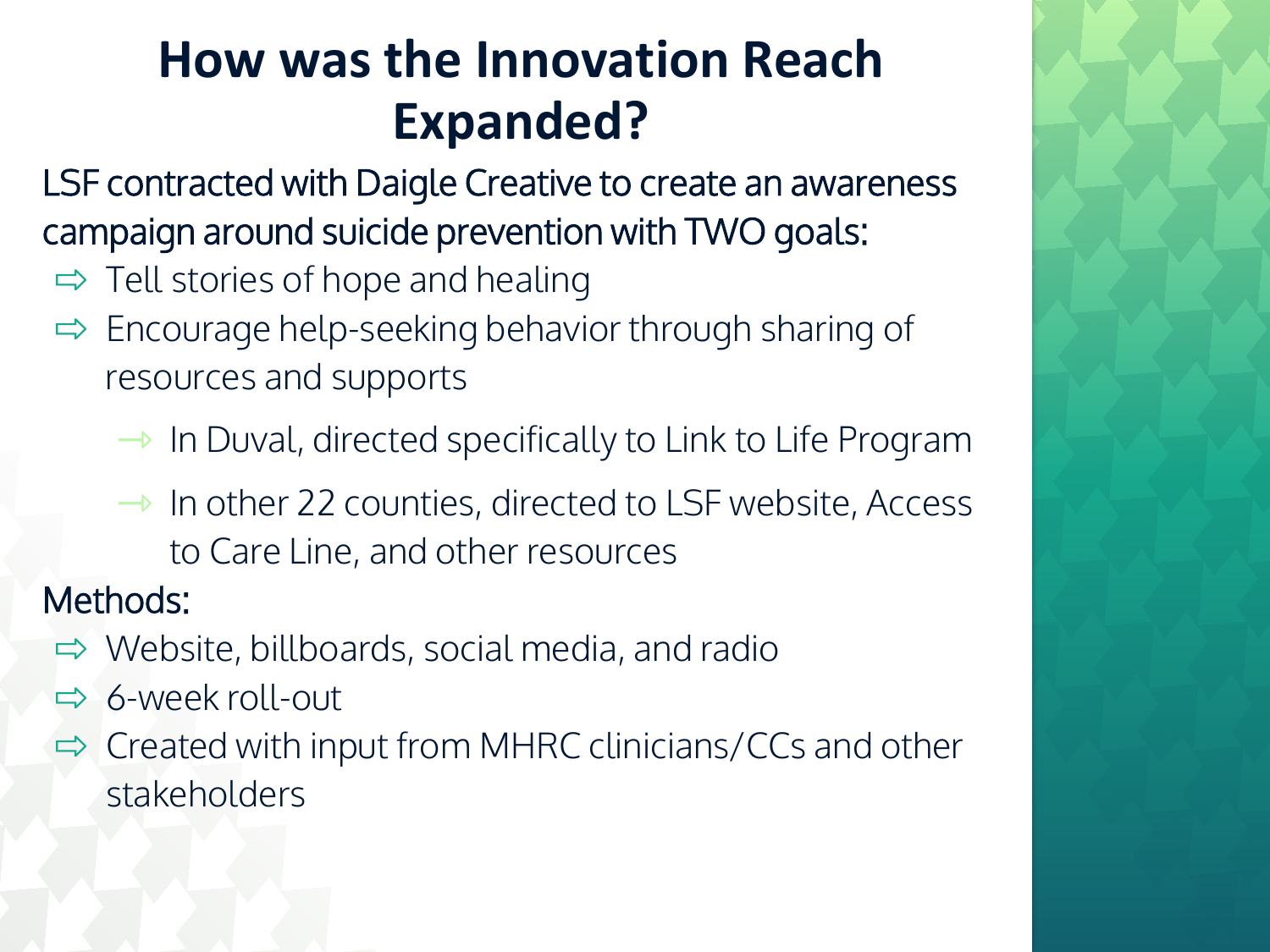

#### **TAKE SUICIDE OFF THE TABLE** STOP. CONNECT. LIVE.

Discover How Tomorrow Could Be Different with FREE Support

**CLICK NOW** 

24/7 ACCESS TO CARE LINE: (877) 229-9098

# **TAKE SUICIDE OFF THE TABLE**

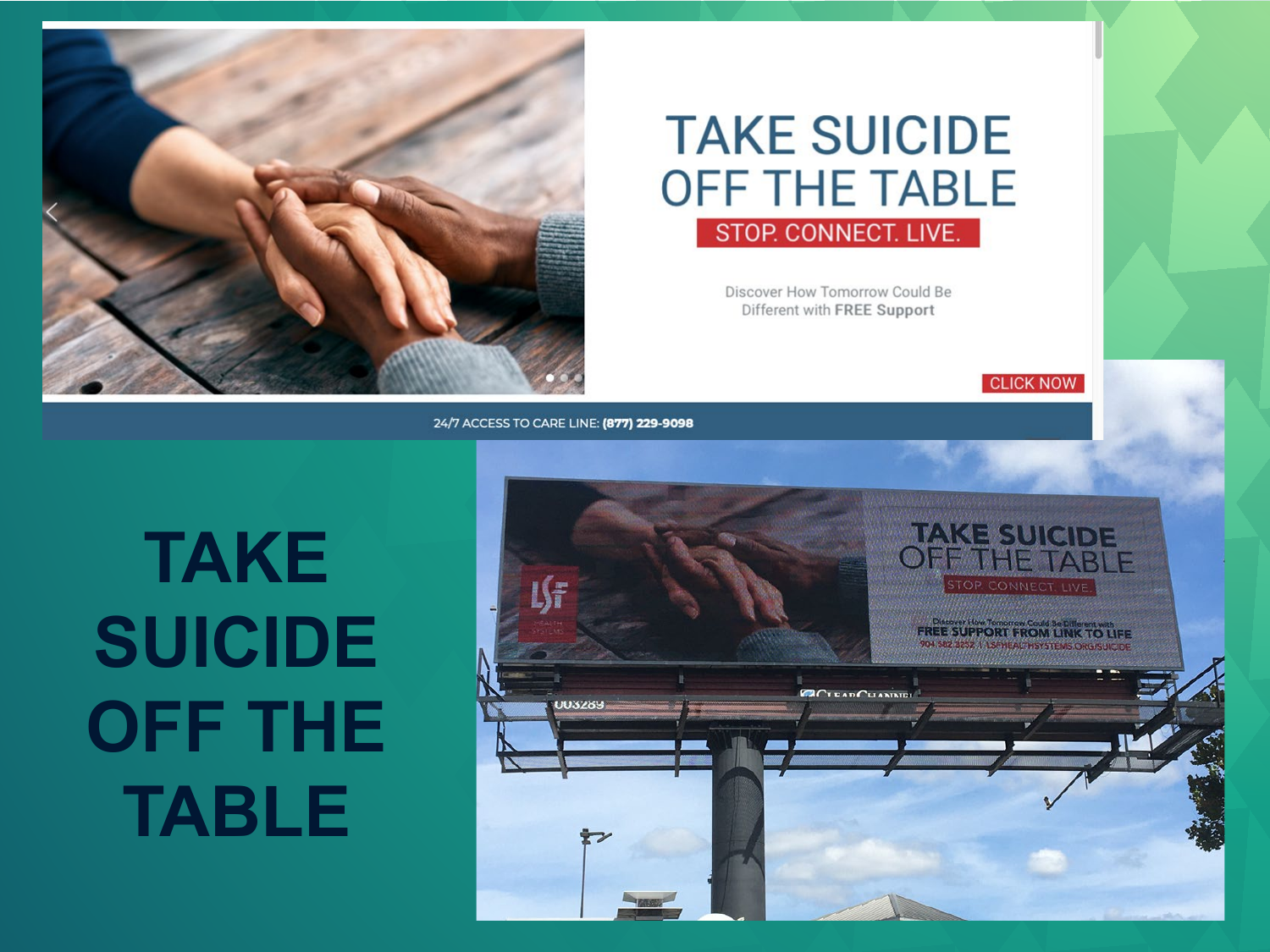# Stories of Hope, Healing, and Support

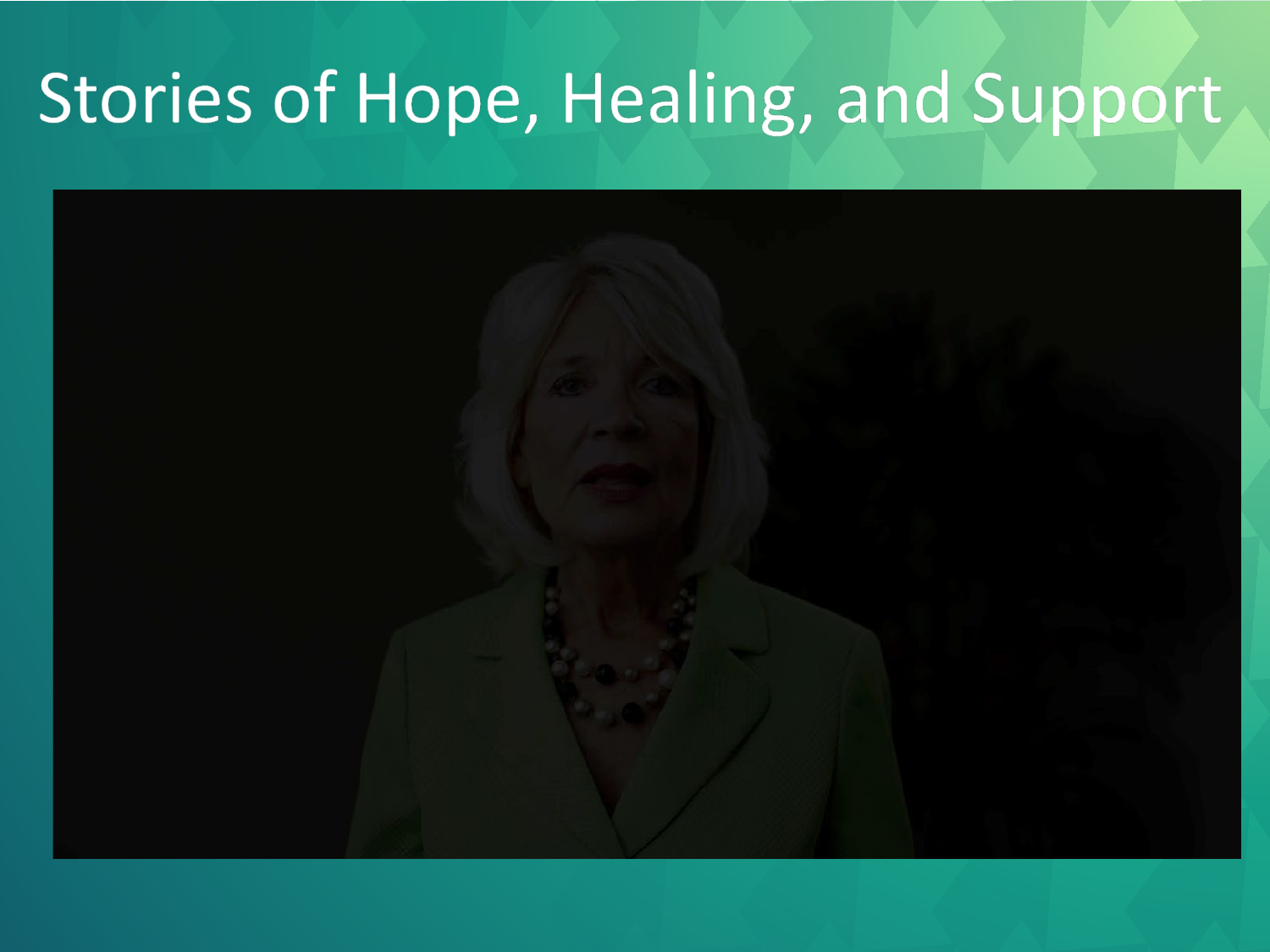# **Going Forward: The Future of the MHRC LINK to LIFE Team**

# The Future

- $\Rightarrow$  LSF providing additional funds to support and enhance the program
- **□ SAMHSA Community Mental Health** Center (CMHC) grant ⇾ Additional 2 years (minimum)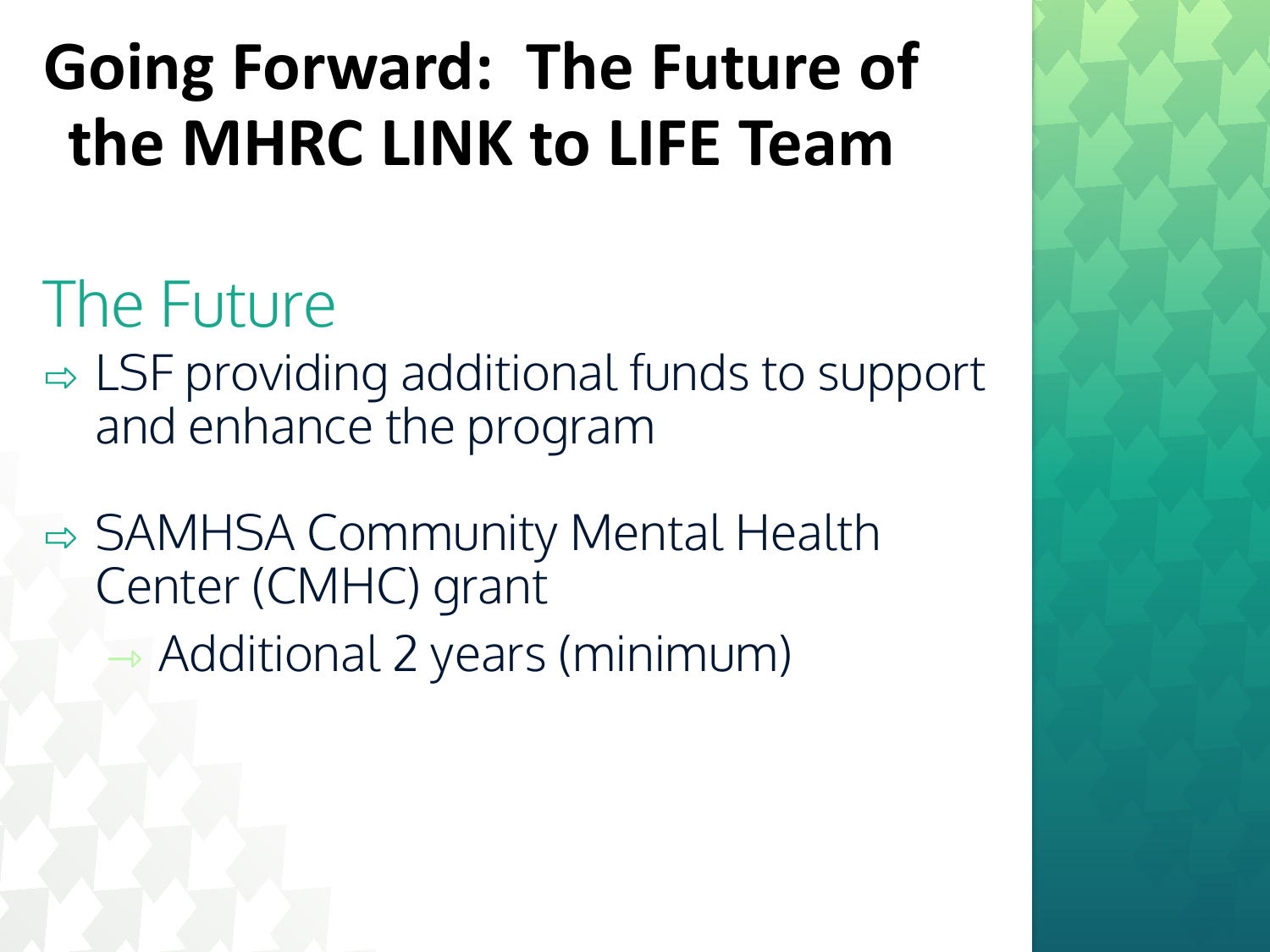# **Will This Innovation Work for You?**

- ⇨ Assess Suicide Prevention training needs of staff
- $\Rightarrow$  Evaluate current tools used for determining suicide risk
- $\Rightarrow$  Evaluate current tools used to promote safety of persons determined at risk of suicide
- $\Rightarrow$  Determine transitions of care touchpoints  $\Rightarrow$  Determine gaps in services provided to persons at risk of suicide during transitions of care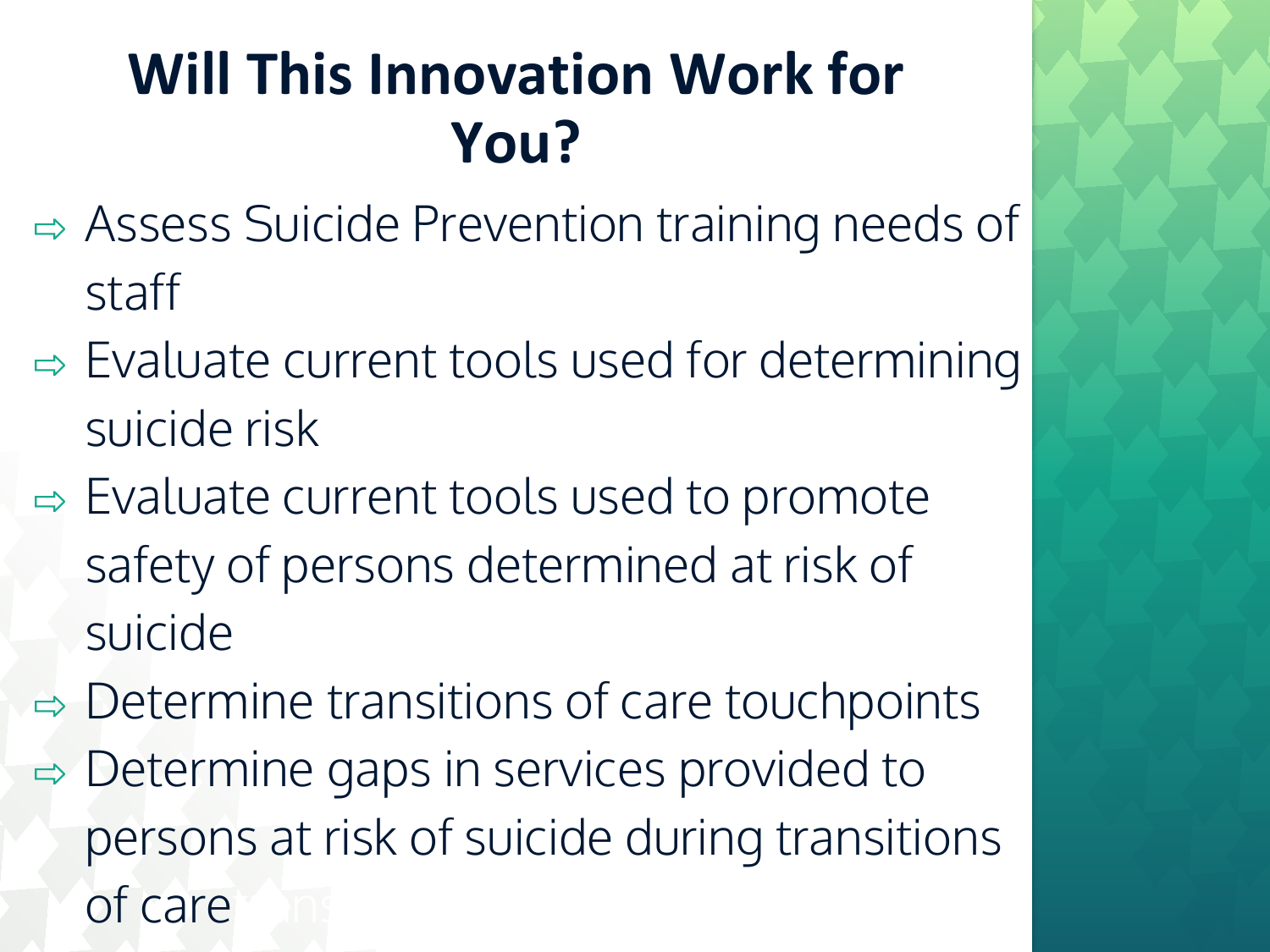# How to Implement the Innovation

- $\Rightarrow$  Develop Training Plan
- ⇨ Convene Community Partners/Develop MOUs
- $\Rightarrow$  Develop program process
- $\Rightarrow$  Identify evidence based tools for assessing suicide risk and safety planning
- $\Rightarrow$  Revise policies
- $\Rightarrow$  Create Program forms
- $\Rightarrow$  Identify data for collection to measure program effectiveness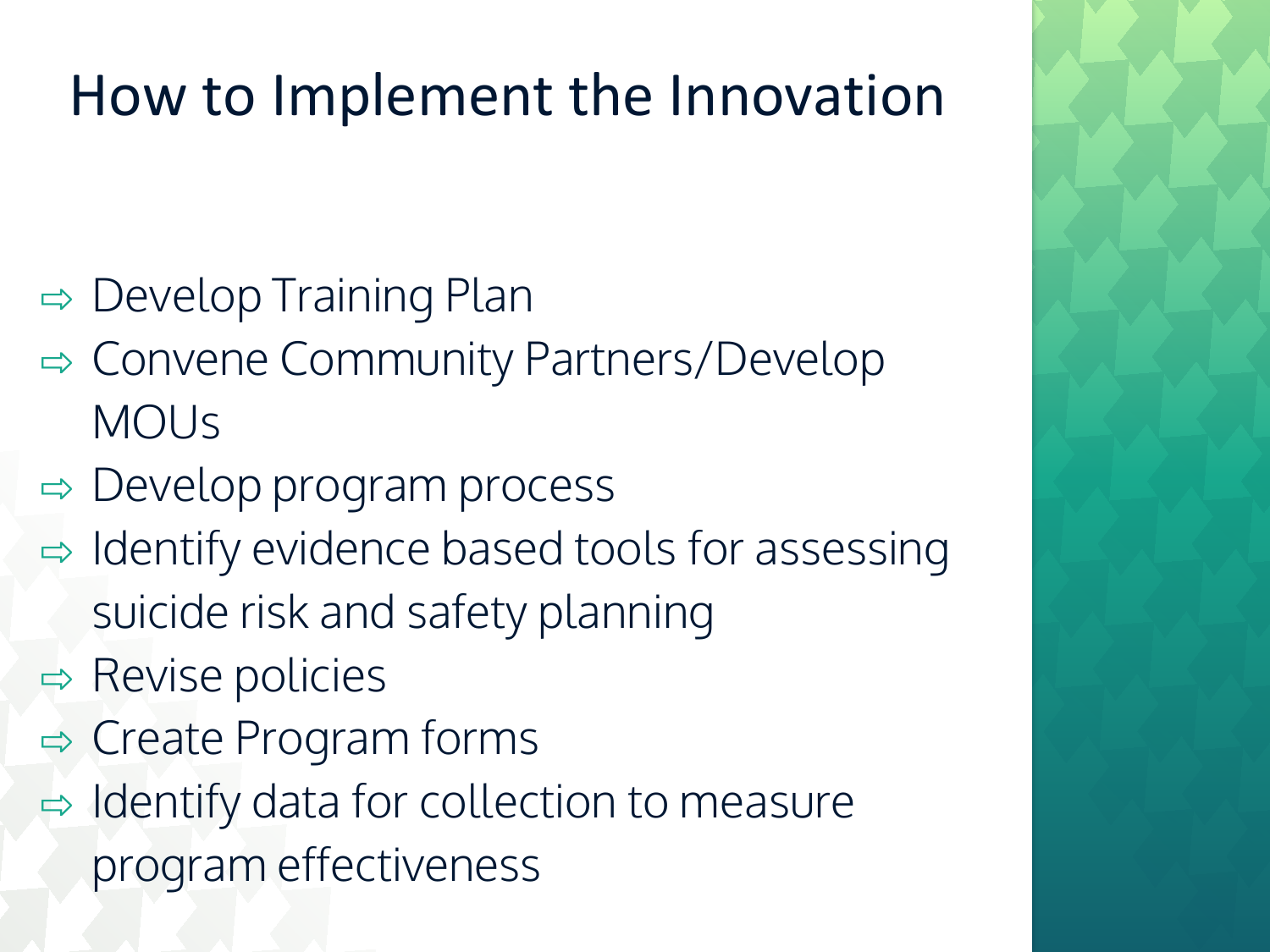**For additional questions regarding the LINK to LIFE Suicide Prevention Team, please contact: Megan Huizer LINK to Life Lead Care Coordinator mhuizer@mhrcflorida.com**